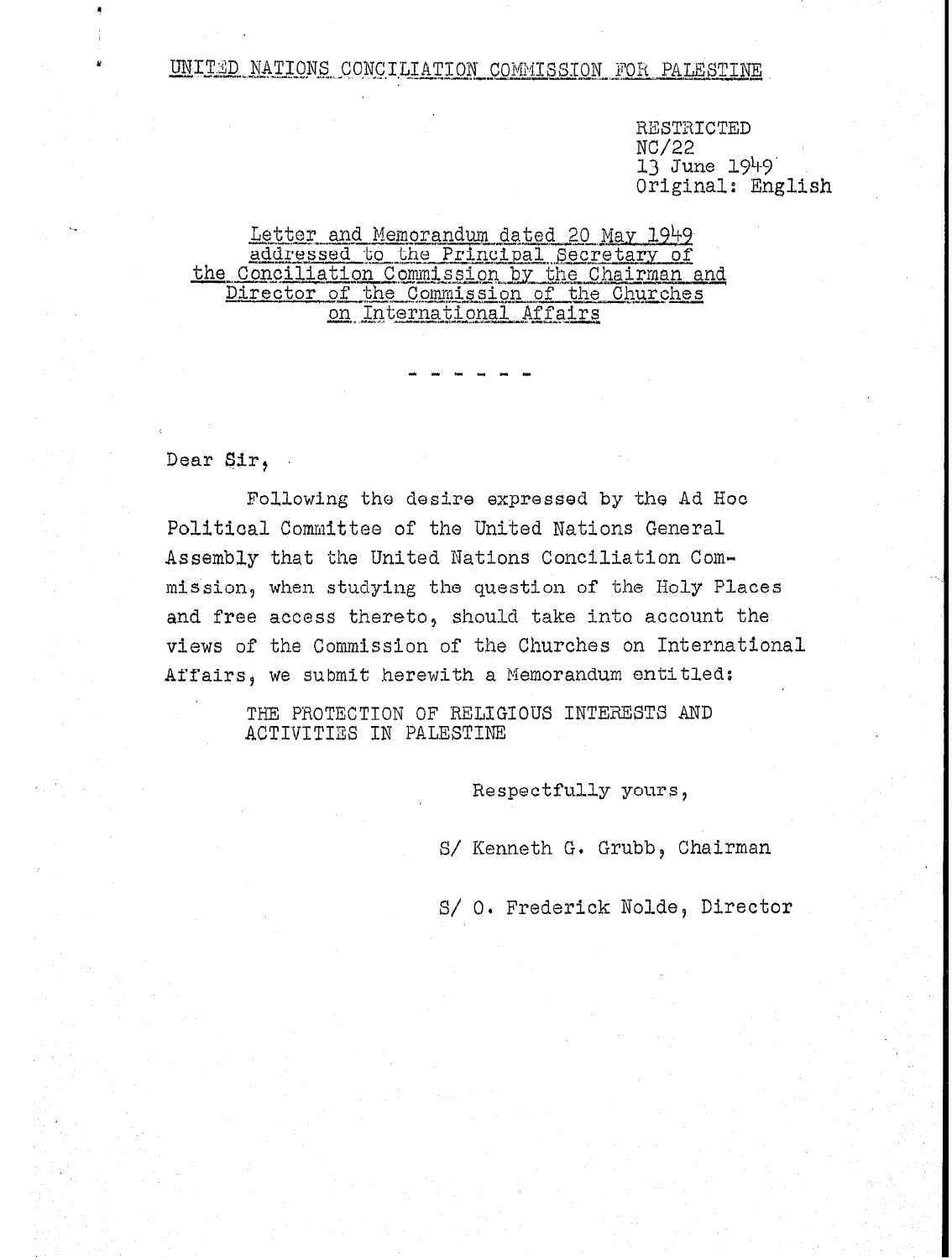## MEMORANDUM

## THE PROTECTION OF RELIGIOUS INTERESTS AND ACTIVITIES IN PALESTINE

The Ad Hoc Political Committee of the Third Session of the General Assembly, Part II, in its report on the Application of Israel for Admission to Membership in the United Nations took note of requests by representatives of various governments that the United Nations Conciliation Commission should, "when studying the question of the internationalization of Jerusalem and the problem of the protection of the Holy Places and free access thereto." take into account the views of the Holy See, the Orthodox Patriarchate, Moslem religious authorities and the Commission of the Churches on International Affairs. (United Nations document A/855, 10 May 1949) The report of the Ad Hoc Political Committee was adopted by the General Assembly on 11 May 1949.

In pursuit of the opportunity thus afforded, the Commission of the Churches on International Affairs submits this memorandum to the Palestine Conciliation Commission established by the United Nations General Assembly at its Third Session in Paris.

The Commission of the Churches on International Affairs has been formally constituted as the joint agency of the World Council of Churches and the International Missionary Council. The World Council of Churches includes in its membership one hundred and fifty-five Churches in forty-four lands; its offices are in Geneva, New York and London. The International Missionary Council is composed of fifty-two national organizations, Conferences and Committees in sixty-eight countries and territories; its offices are in New York and London.

> I. Manifest Concern about Settlements in Palestine as they Bear Upon Religious Interests and Activities

Numerous expressions of opinion by segments of the constituency represented in the Commission of the Churches on International Affairs testify to the concern which Christians entertain about settlements in Palestine and particularly in Jerusalem. Some of these have been in the form of statements by recognized Christian leaders, acting in their personal or representative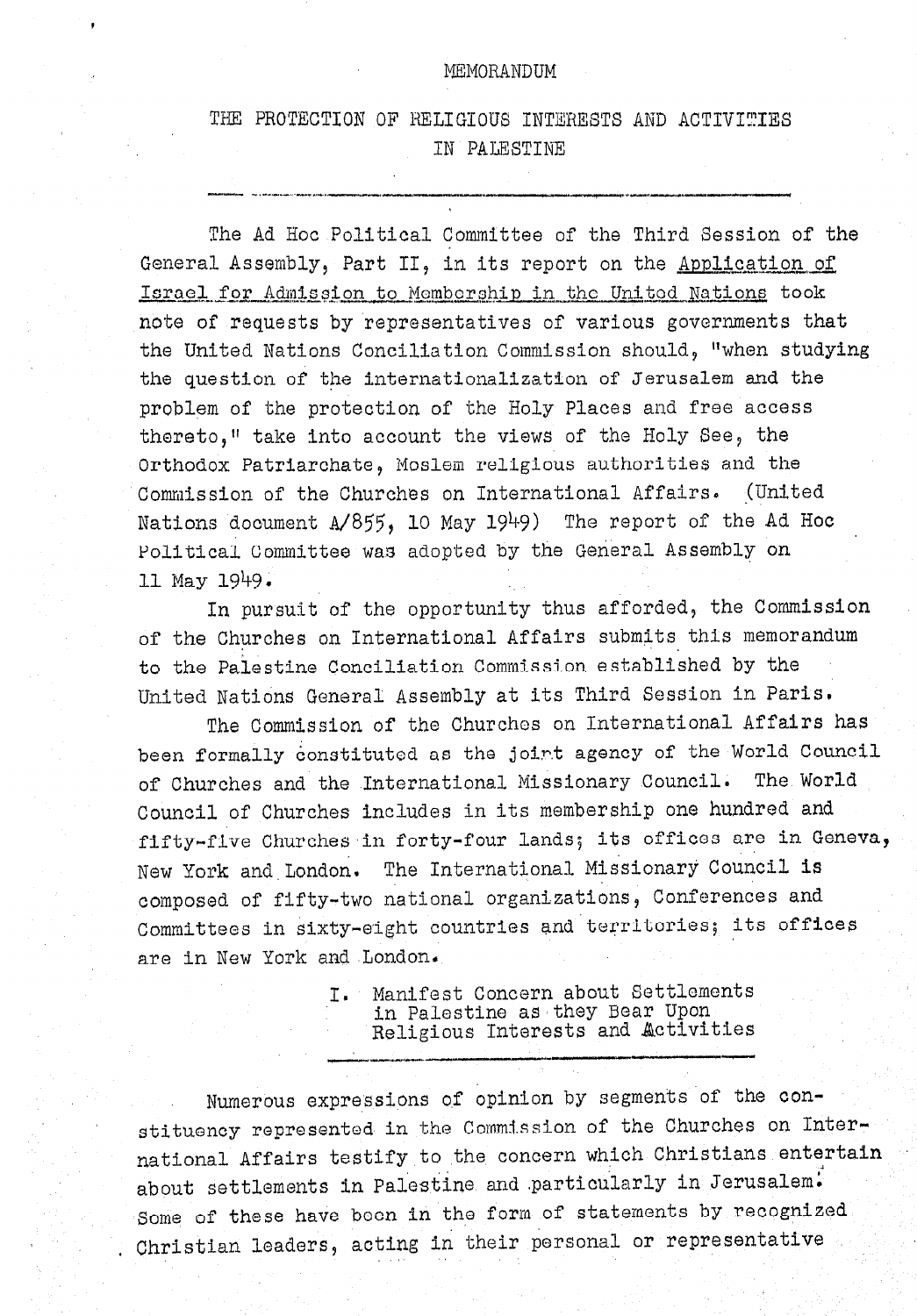capacity. Others have been incorporated in formal resolutions by member bodies of the World Council of Churches or the International Missionary Council.

A few illustrations of such statements and resolutions are here presented to emphasize the importance which is attached to the Jerusalem settlement and to indicate the nature of the political arrangements which many believe to be imperative'.

(1) Excerpt from a letter (April, 1948) to the Patriarch of Jerusalem signed by the five Presidents of the World Council of Churches (Dr. Marc Boegner, President of the Federation Protestante; Dr. Erling Eidem, Archbishop of Upsala; Dr. Geoffrey Fisher, Archbishop of Canterbury; Dr. S. Germanos, Archbishop of Thyateira; Dr. John R. Mott,' U.S.A.

> "Your Beatitude may rest assuted that we shall constant bear in may reso assassed only no be d die einer bear.

"(1) We desire that Christian people'throughout the world should continue in provided the peace. the World should continue in prayer for the pear of the Holy Land, and especially for their fellow<br>Christians.

"(2) We desire that the land of our Lord's earthly me desire fust minister range where men can earthly ministry shall be a land where men can live in peace and quietness and where the status of the Holy Places shall be secured and access to them<br>freely maintained.

"<br>"See the human rights and the human rights and the human rights and the human rights and the human rights and lightlies of all men in Palestine guaranteed. The municipality of all men in Palestine guaranteed. liberties of all men in Palestine guaranteed, and fully embodied in whatever settlement or provisions are eventually effective, and especially the right to worship God according to conscience, and to teach<br>and preach the faith in which they believe.

ItYour Beatitude is well aware. that the political  $"Your$  Beatitude is well aware that the  $pc$ settlement of this matter rests with the United Nations. The attitude of Christian people to that organization may be deeply affected by the action resolved upon. We shall take every step open to us to ensure that the decisions of the United Nations, or of other authorities concerned, may agree with these

(2) Excerpt from a StateiXeht (April 1949) submitted  $\kappa_{{\tt XC}}$ ernt from a statement (April 1949) submitted  $(2)$ to the Honorable Warren R. Austin and approved by the Executive Committee of the Fede of the Churches of Christ in America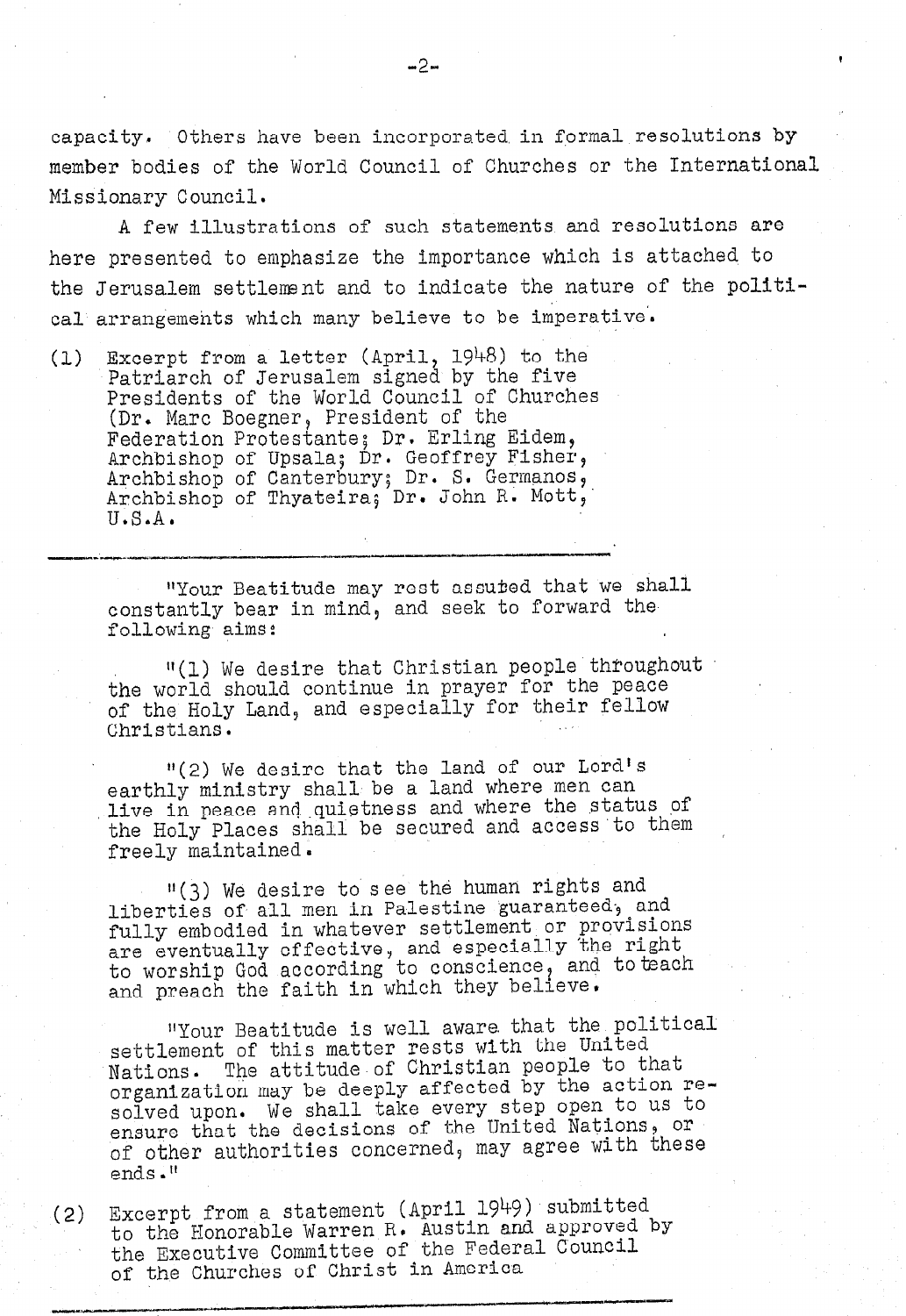an people are profoundly disturbed at the n increase of violent warfare in Palestine drawal of British troops on May 15th. or the lives of all those involved oslems and Jews - and our conviction that

differences should be sought by peaceful<br>us to urge with all our strength that the t of the United Nations to arrange a truce by the responsible leaders on both sides.

an especially deep concern for the Holy alem, sacred around the world to those of ths, and containing places whose destruction apt as permissible. Under the partition ast fall Jerusalem was to be a trust t is obviously a part of the trust territory ent trusteeship proposal. Surely it should status under any arrangement, and it should the character of an 'open city'."

 $\sim 100$ 

ted April 27, 1949) ast Christian Council, member of the Interionary Council. The istian Council is a ites the protestant churches of the following a, Balkans, Egypt, Ethiopia, sbanon, North Africa, ian, Syria, Transjordan

r East Christian Council unanimously urges it to the highest authorities its belief sential for the preservation of peace,

the greater Jerusalem area be placed under s administration so as to constitute a igious freedom for all faiths, and

speedy provision be made for the reof the Palestine refugees including where r return to their former homes and in heir resettlement with full compensation lost."

he United Nations 9 by the Ecumenical Terusalem

ith a vivic interest that the Ecumenical following the sincere endeavors made by tions during the negotiations held for n of the Holy Places.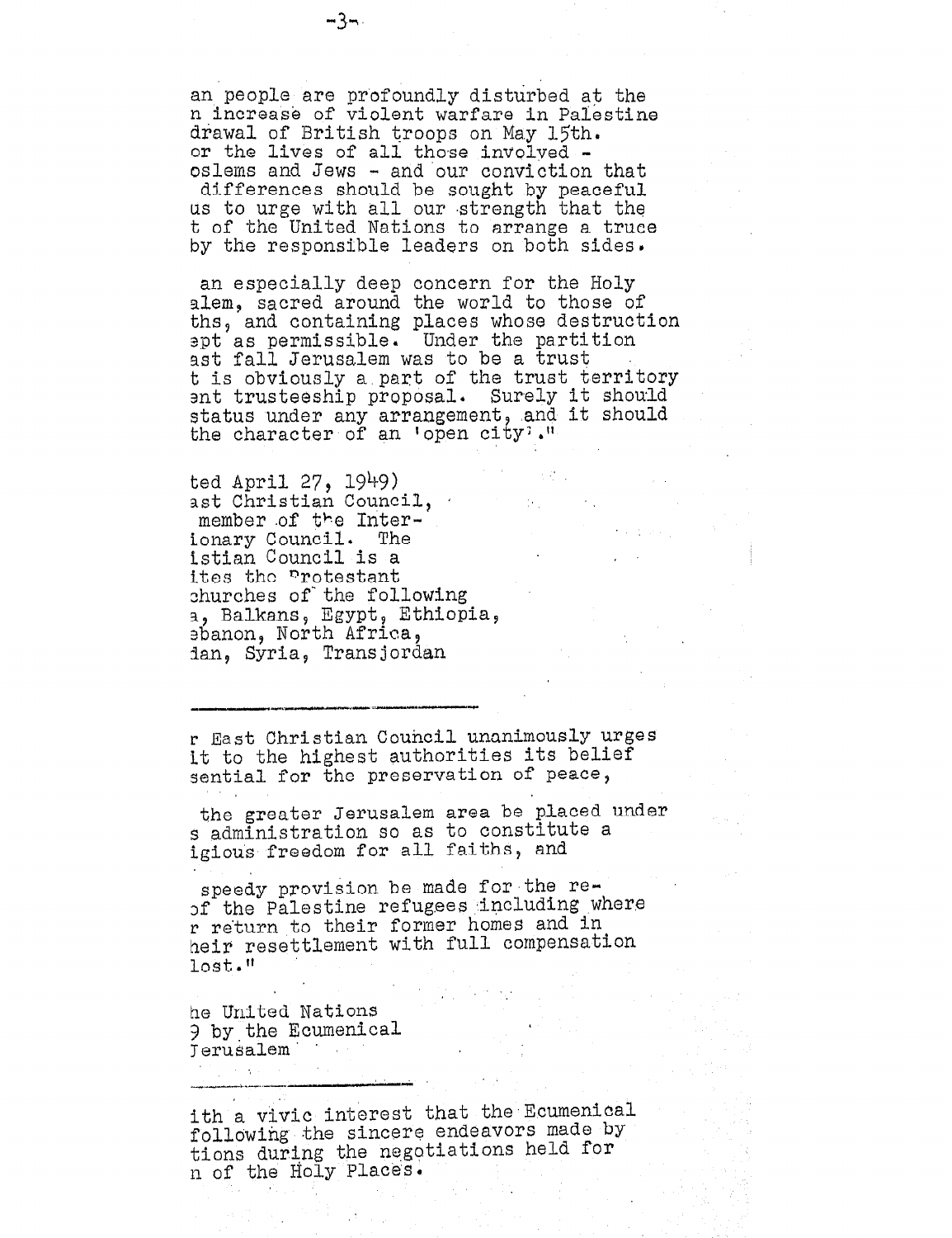"The Ecumenical Patriarch believes that the only appropriate solution of the problem is the application of an international status, under the guardianship of the United Nations, over the whole city of Jerusalem and the sacred shrines of Palestine as well."

> II. Conditions to be Met in the Palestine Settlements in Order that Religious Interests and Activities May be Appropriately Safeguarded

From the various statements made by different parts of our world-wide constituency, we draw the basic conditions which we believe must be met by the political arrangements under which Palestine, and more particularly, Jerusalem, shall be governed. In citing these conditions, we are confident that they reflect the view of our constituency as to the minimum requirements to be observed and that they will command the active support of the member churches and councils in the World Council of Churches and the International Missionary Council.

I\*' Human rights and fundamental Human rights and fundame  $f$ reedoms, and,  ${\tt particularly}$ full refigions fiberty must be safeguarded for all withd distinction as to race, sex,<br>language or religion.

When governments are presented as a set  $\mathcal{E}$  and  $\mathcal{E}$  and  $\mathcal{E}$  and  $\mathcal{E}$  and  $\mathcal{E}$  and  $\mathcal{E}$  and  $\mathcal{E}$  $\sum_{i=1}^n \sum_{i=1}^n \sum_{i=1}^n \sum_{i=1}^n \sum_{i=1}^n \sum_{i=1}^n \sum_{i=1}^n \sum_{i=1}^n \sum_{i=1}^n \sum_{i=1}^n \sum_{i=1}^n \sum_{i=1}^n \sum_{i=1}^n \sum_{i=1}^n \sum_{i=1}^n \sum_{i=1}^n \sum_{i=1}^n \sum_{i=1}^n \sum_{i=1}^n \sum_{i=1}^n \sum_{i=1}^n \sum_{i=1}^n \sum_{i=1}^n \sum_{i=1}^n \sum_{i$ by a special religious conviction and committed to the predominant protection of its expression, there exists the danger of discrimination against those who hold other convictions and desire to give expression to them. This danger is present in all Palestine and is most acute in areas where historic religious monuments are concentrated and where current religious work is most actively pursued by adherents of a faith differing from that represented in over the religious interests of all men and of the religious interests of the religious interests of the set of the set of the set of the set of the set of the set of the set of the set of the set of the set of the set of

ru ongen quae que retratous moetes es en ent mon que or en religious communities with which they are affiliated - Christian, Jewish, Moslem - may be adequately protected, arrangements for Jerusalem, and in fact, for all Palestine should include specific provisions to safeguard human rights and fundamental freedoms. The religious issues at stake call for the full application of those articles in the Universal Declaration of Human Rights which bear on religious liberty, particularly Articles eighteen and nineteen: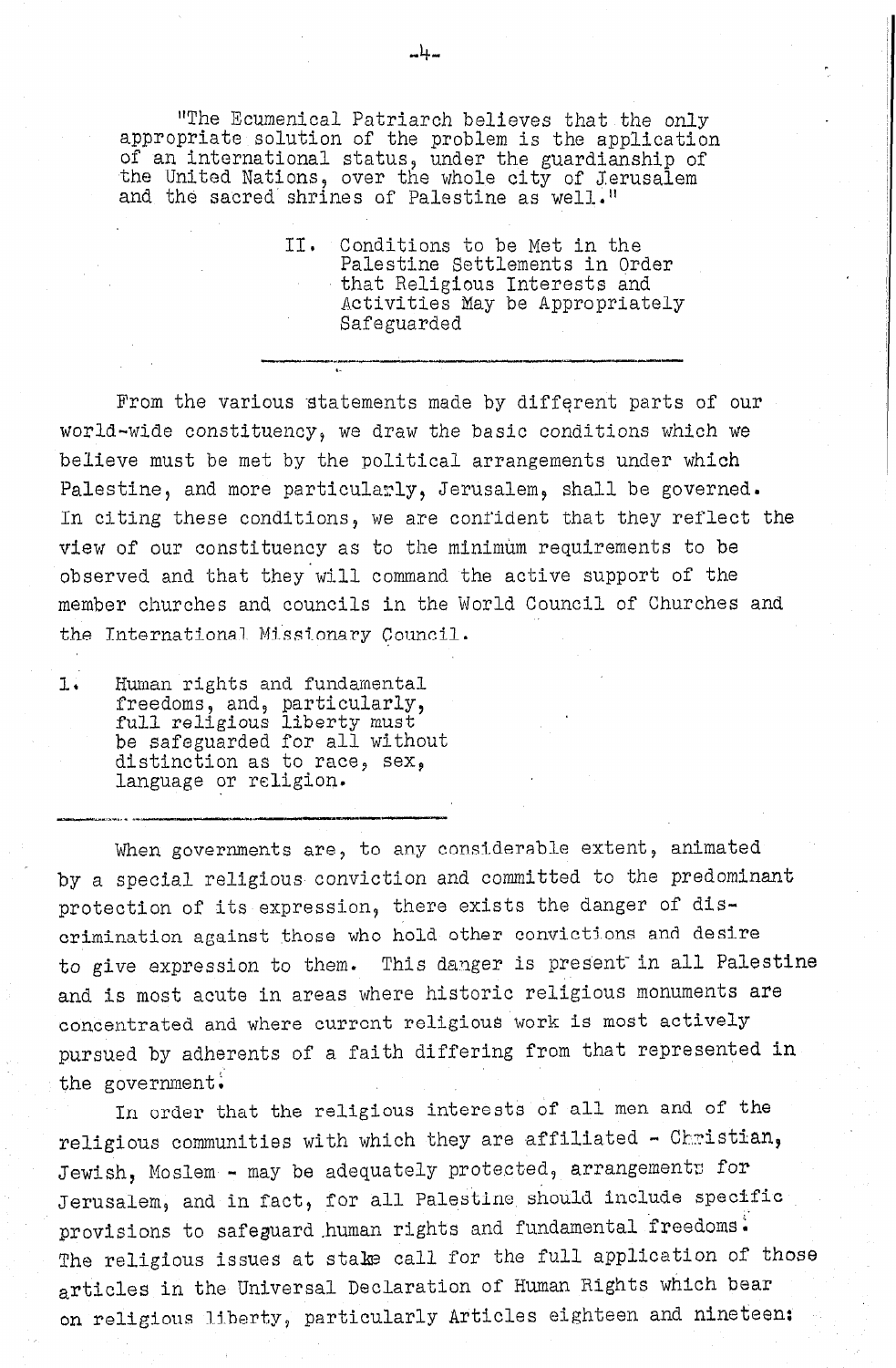"ARTICLE  $18$  - Everyone has the right to freedom of thought, conscience and religion; this right includes freedom to change his religion or belie and freedom, either alone or in community with others and in public or private, to manifest his religion or belief in teaching, practice, worship and observance.

"ARTICLE 19 - Everyone has the right to freedom of opinion and expression; this right includes freedom to hold opinions without interference and to seek, receive and impart information and ideas through any media and regardless of frontiers."

The presence in Palestine of adherents of three faiths requires explicit safeguards for observing the traditional right of religious freedom, including freedom to extend one's faith by processes of persuasion and the appeal to reason and conscience.

2; The protection of Holy Places, religious buildings and sites in Palestine and free access thereto should be recognized as a matter of international responsibility

.<br>.<br>.

Our primary concern is with people, not places, and therefore we have stressed first of all the rights and freedoms of all men. Nevertheless, we cannot ignore buildings and sites which are. monuments of sacred events in the past and which stand indeed as Holy Places for people today and for generations to follow. Their combined significance transcends any single faith or nationality. Their protection and the opportunity of free access to them should be accepted as an international responsibility.

We do not presume to define the political mechanisms by which this international responsibility shall be fulfilled. We do, however, express the strong conviction that artificial separation of historic religious sites from the community in which they are located - particularly in the Jerusalem areas where such sites are numerous - would be an inadequate method of exercizing international responsibility: Whatever plan is devised, it should reckon with the current life of the three faiths represented in the population as well as with the historic interest which a large part of the world professes. This will require, we believe, political arrangements wherein measures for the protection and world-wide use of the holy places are integrated with the guarantee of human rights and freedoms for all inhabitants.